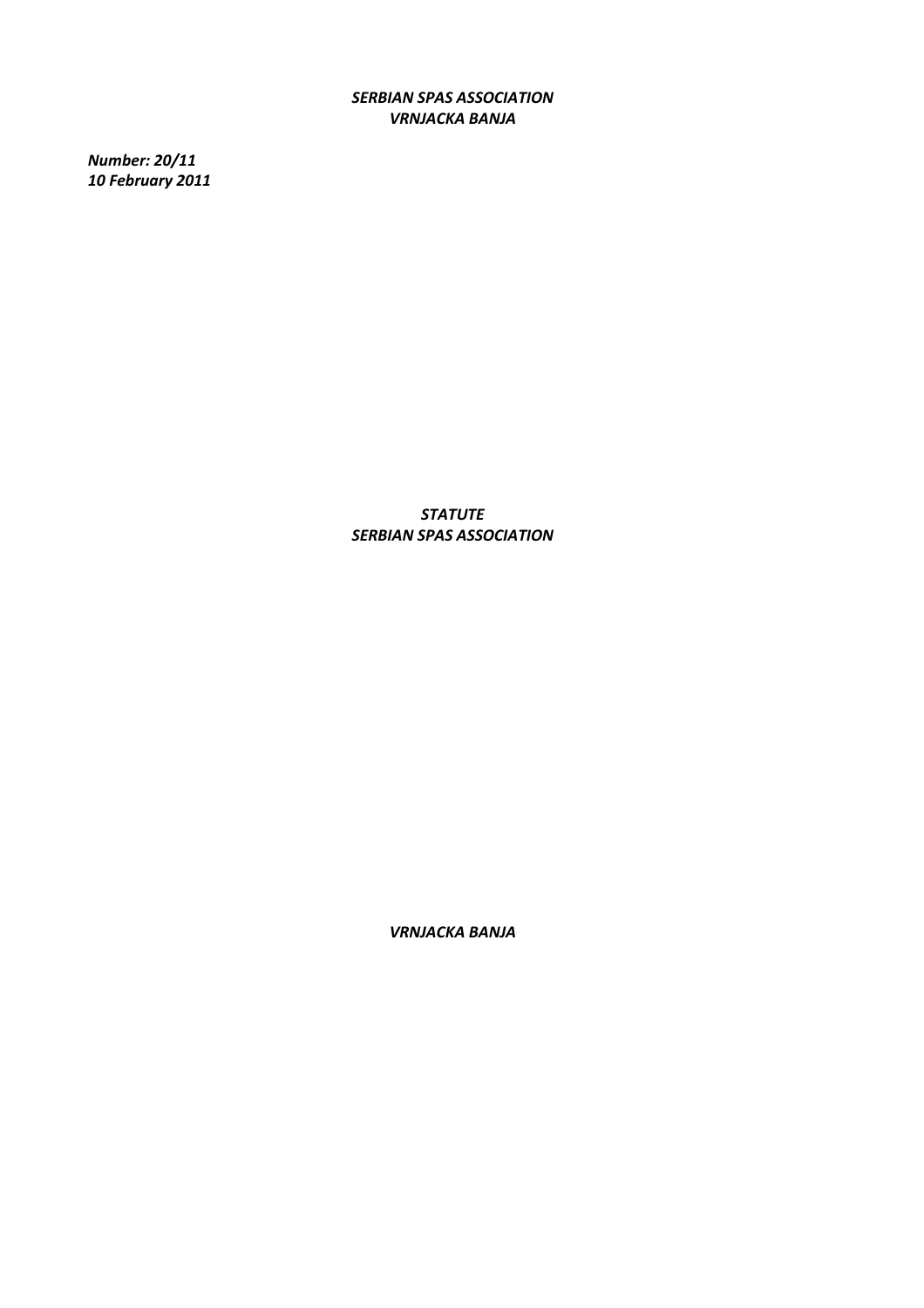Based on Article 12. paragraph 4 and Article 22. paragraph 4. of the Law on Associations (Official Gazette RS, No. 51/09), the Serbian Spa Association Assembly, in decision no. 20/11 thereof, at the meeting held on 10 February 2011, adopted the following

## **STATUTE**

## **OF THE SERBIAN SPAS ASSOCIATION**

#### **GENERAL PROVISIONS**

## **Article 1.**

 Serbian Spas Association was established by Decision of the Assembly of Serbian Spas and Climate Places Association on 18 May 2010, and it shall constitute the legal successor of the Association of Serbian Spas and Climate Places (hereinafter referred to as: the Association).

#### **Article 2.**

The Association is a citizens' association in which legal entities and citizens shall pursue their interests through their representatives in the Association's bodies, committed to organised development, use, promotion and protection of their own and all other spas and climate places in the Republic of Serbia, and it shall operate on Serbian territory.

#### **Article 3.**

The Association shall be a legal entity.

### **Article 4.**

The seat of the Association shall be in Vrnjacka Banja.

#### **Article 5.**

 The name of the Association (in Serbian) shall be: UDRUZENJE BANJA SRBIJE. The name of the Association in English shall be: SERBIAN SPAS ASSOCIATION.

#### **Article 6.**

 The Association shall have a round stamp, 32 mm in diameter, with the Association emblem in the middle, with letters: "Serbian Spas Association – Vrnjacka Banja" circling the outer edge.

 The Association shall have its seal in rectangle shape with the following text imprinted: "Serbian Spas Association – No. – Year".

 The Association shall have its emblem (symbol of spas – water fountain, and symbol of mountains – pine tree) encircled. The outer line of the circle shall read the name of the association "Udruzenje banja Srbije" – in Cyrillic letters and the name of the Association in English – "Serbian Spas Association".

### **OBJECTIVES AND PROGRAMME AREA**

#### **Article 7.**

The Association is established on indefinite time in order to attain its objectives in the following areas:

- 1. Promotion of spa tourism.
- 2. Research, investigation and use of natural medicinal factors in medical rehabilitation.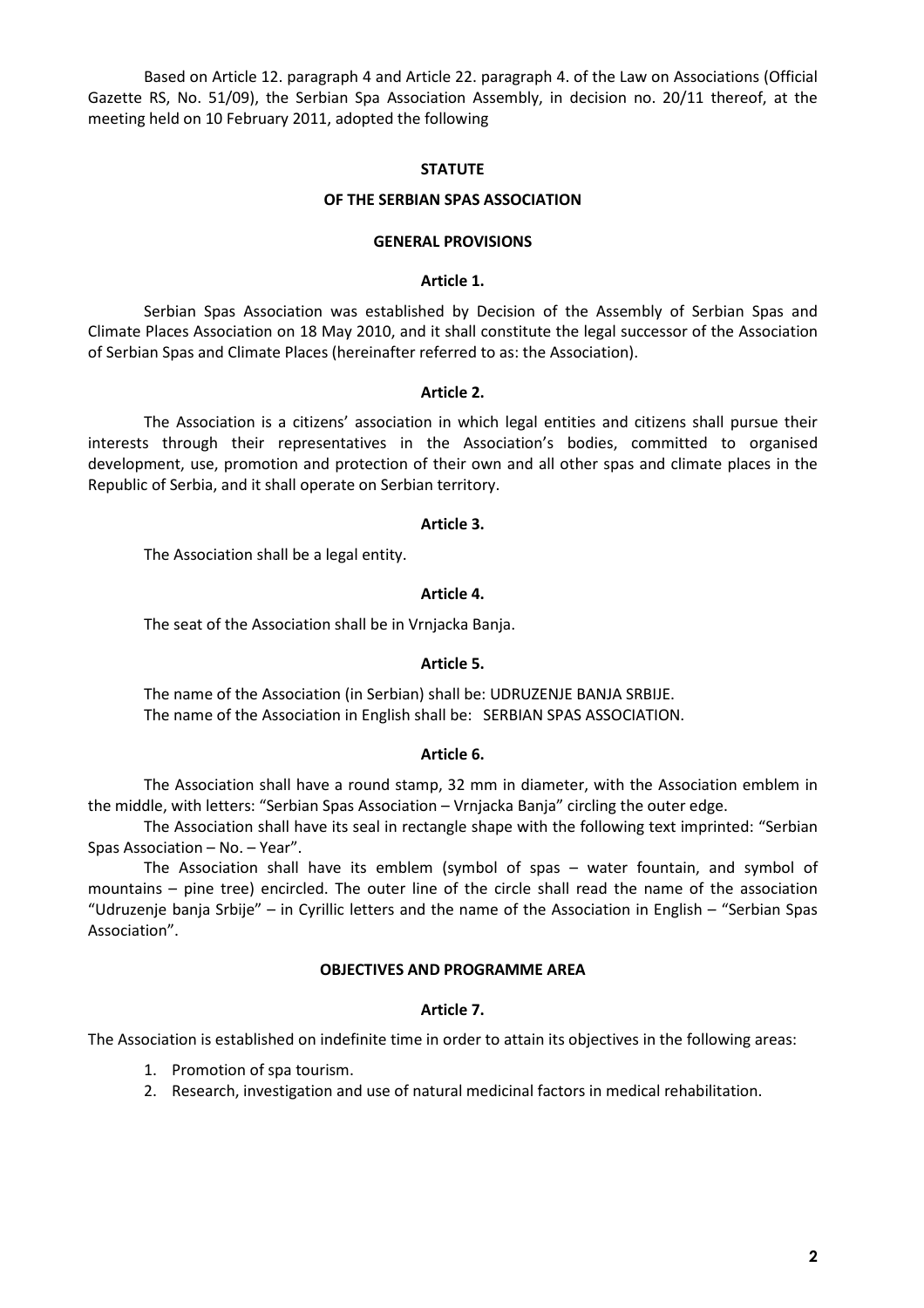# **OBJECTIVES AND TASKS**

## **Article 8.**

 All the members in the Association shall exercise unified action, harmonise their individual, common and general societal interests and in this way in accordance with the general development policy of spas and climate places, pursue their interests directly and in long term.

# **Article 9.**

 The Association shall monitor and study all the issues in spas and climate places the members are faced with, and encourage and coordinate all activities to address them timely and adequately.

 The Association shall provide its members with the opportunity to exchange experience, as well as other forms of mutual cooperation, so that spas and climate places in Republic of Serbia can develop evenly, and their natural factors be used more rationally.

The tasks of the Association shall be the following:

- help spas and climate places promote healthcare, economic, communal, urban and other activity;
- **•** propose to authorities the adoption of, or amendments to, laws and regulations regulating the issues of development, construction, organisation and operation of spas and climate spaces and their activities;
- cooperate with other institutions, organisations and associations in the Republic of Serbia and abroad that deal with issues of development and promotion of economic and social activities, such as: association assemblies, the Parliament, ministries, chambers of commerce, tourist, health, scientific and other organisations;
- encourage scientific research and application of natural medicinal substances;
- organise in the country and abroad promotional activities, improve contacts with businesses (B2B) and consumers (B2C) abroad, with the aim of promoting medicinal programmes and other programmes in the area of health and recreational tourism;
- provide conditions for the members to keep track of scientific and professional publications in different areas, primarily related to rational use of natural medicinal factors in the protection and promotion of people's health;
- provide continuous exchange and training of human resources in all professions required by members;
- encourage and participate in spa and climate places networking in the country and abroad, as well as bodies and organisations that have interest in the development of spas and climate places;
- represent members' interests before government and other bodies in the country and abroad.

## **Article 10.**

 The Association can establish or participate in the establishment of commercial and other organisations or services that base their activity on the implementation of the objectives and tasks of the Association.

## **MEMBERSHIP**

## **Article 11.**

 Membership in the Association shall be voluntary. Membership categories shall be:

- 1. Regular members.
- 2. Associate members.
- 3. Assisting members.
- 4. Honorary members.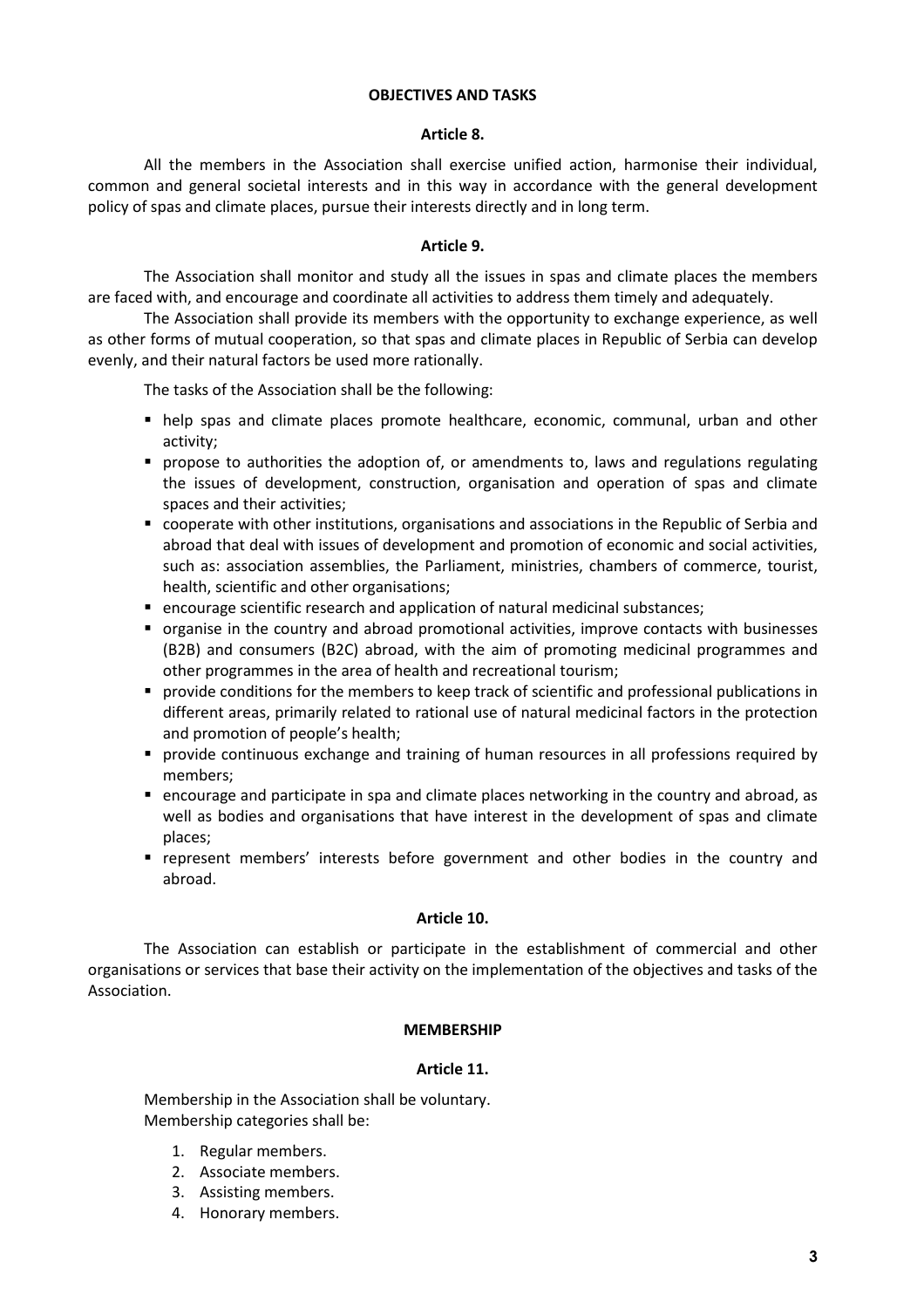# **Article 12.**

 Any legal entity that by decision of its managing body endorses the Association Statute can be a **regular** member of the Association, specifically:

- 1. The town on whose territory the spa or climate place is situated.
- 2. Self-government unit (municipality) on whose territory the spa or climate place is situated.
- 3. Legal entity whose basic activity is providing healthcare services.
- 4. Wellness and spa centres.
- 5. Educational institution in the area of medicine, tourism, geology, hospitality, marketing and management in tourism and similar.
- 6. Chambers.

# **Article 13.**

Any legal entity that by decision of its managing body endorses the Association Statute can be an **associate** member of the Association, specifically:

- 1. Association gathering physical and legal entities in the areas of: medicine, tourism, urban and spatial planning, hotel management, hospitality and services, and similar.
- 2. Legal entity trading in commodities, equipment and services to spas an climate centres, health institutions in spas, wellness and spa centres.
- 3. Legal entity, association member mentioned in point 1. to this Article.

# **Article 14.**

Professionals with background in the function of spa and climate places activity (doctors, designers, experts, etc.) who are in regular connection with the spas – on the condition that they accept the Association Statute and Work Programme and take part in their implementation, can be **assisting** members of the Association.

# **Article 15.**

 Membership in the Association is acquired based on the filled-in Entry Form stamped by the managing body of the candidate member.

The form and content of the Entry Form shall be determined by the Managing Board of the Association.

 Eligibility for membership as described in the paragraphs above shall be determined by the Managing Board of the Association, on the proposal of the Association's Technical Division, when deciding on the application of a candidate, with regards to regulations stipulating these conditions.

# **Article 16.**

The membership in the Association shall cease:

- **Based on the Decision, or statement of withdrawal from the Association given by the** authorised body of the Association member.
- **Because of outstanding debt of the member in financing the Association's common needs,** according to the criteria determined by the Assembly.
- Because of failure to execute the decisions of the Assembly and its other bodies.
- Because of non-compliance with provisions in the Law, Statute and other acts of the Association, causing severe damage to the Association and its other members.
- Because of death of the assisting member.

Membership termination shall be decided by the Managing Board.

 Before withdrawing from membership in the Association in the manner and under conditions as described in this Article, the member shall fulfil their obligations towards the Association.

# **Article 17.**

The rights of the Association members shall be the following: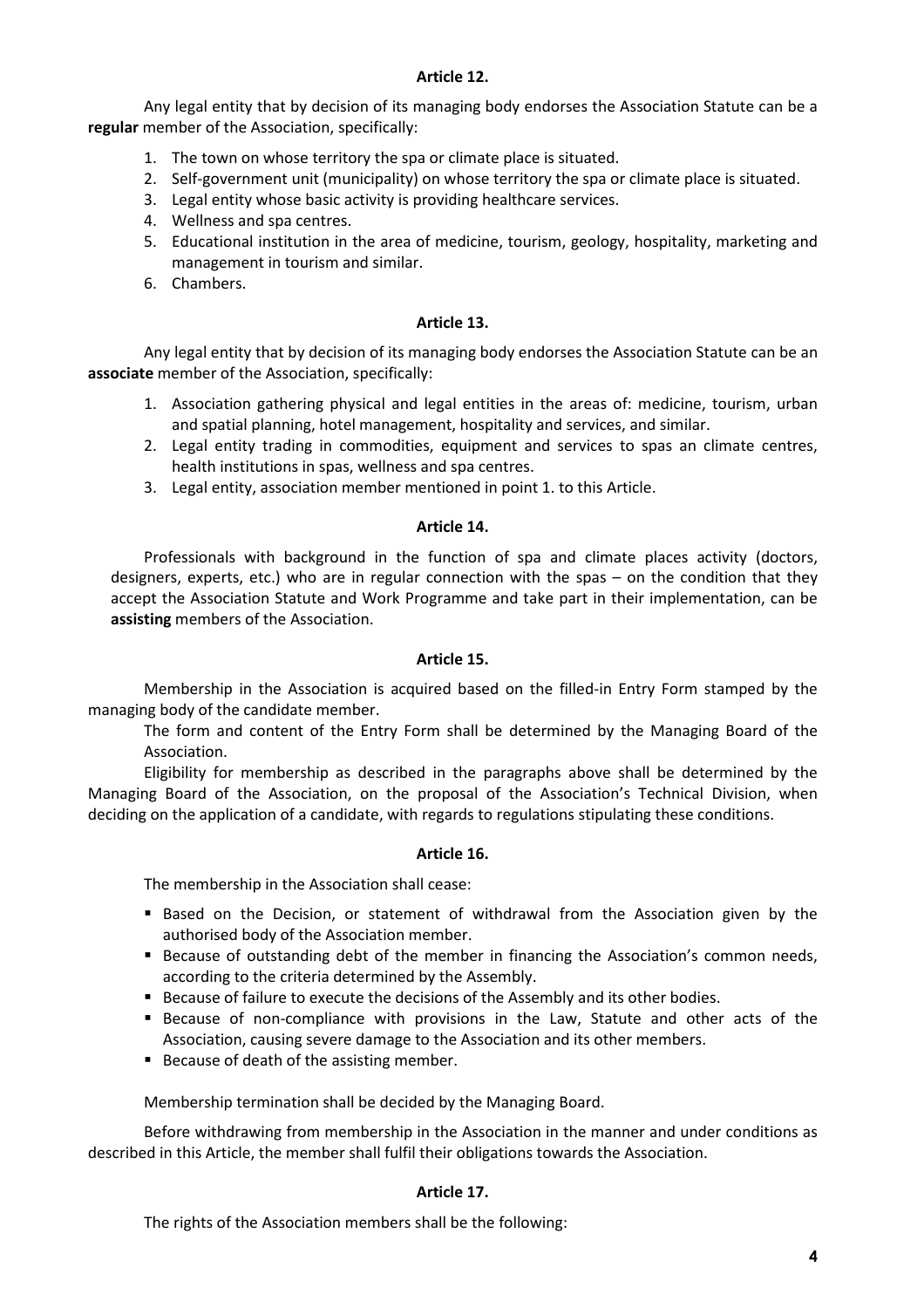- to use the services of the Association stipulated in this Statute and other acts of the Association;
- through their representatives, to propose and participate in the implementation of objectives and tasks stipulated in this Statute and the Association's operational programmes;
- assisting members and representatives of associate members of the Association cannot be elected members of the Managing and Supervisory Boards of the Association.

## **Article 18.**

The obligations of the Association members shall be the following:

- to perform contracted and other obligations that the Association has taken upon itself on behalf of the member;
- through their representatives in Association bodies, to participate in the organisation of objectives and tasks stipulated by this Statute and operational work programmes of the Association;
- to provide funds to the Association for regular activity and other activities through participation in financing overall needs in accordance with the criteria stipulated by this Statute.
- to inform the Association and its organs on all matters of importance for performing the tasks of the Association relation to the member (statutory changes, various information, programmes and similar).

## **Article 19.**

 For extraordinary merit and success in implementing the Association's objectives, the managing Board can declare certain individuals honorary members.

 Decisions on declaring honorary members shall be made by the Managing Board based on the criteria set in advance in the general act and according to procedure stipulated therein.

 Honorary members shall be issued a certificate, which shall be designed in accordance with the general act.

## **Article 20.**

 During a year, the Managing Board can issue a certificate expressing gratitude to individuals, institutions, associations, bodies and organisations for their contribution in the implementation of the Association's objectives.

## **FINANCIAL RESOURCES**

# **Article 21.**

 Resources for implementation of the Association's tasks shall be acquired through membership fees, donations and application for funding with relevant authorities.

# **Article 22.**

 The Association can acquire additional resources also by engaging in some commercial activities, in accordance with the law.

## **Article 23.**

 The total of funds necessary for the activity of the Association in a given year and individual participation of Association members in financing the activities are determined by the Assembly on the Managing Board's proposal in accordance with the plan, work programme and financial plan of the Association and criteria described in Articles 23-27.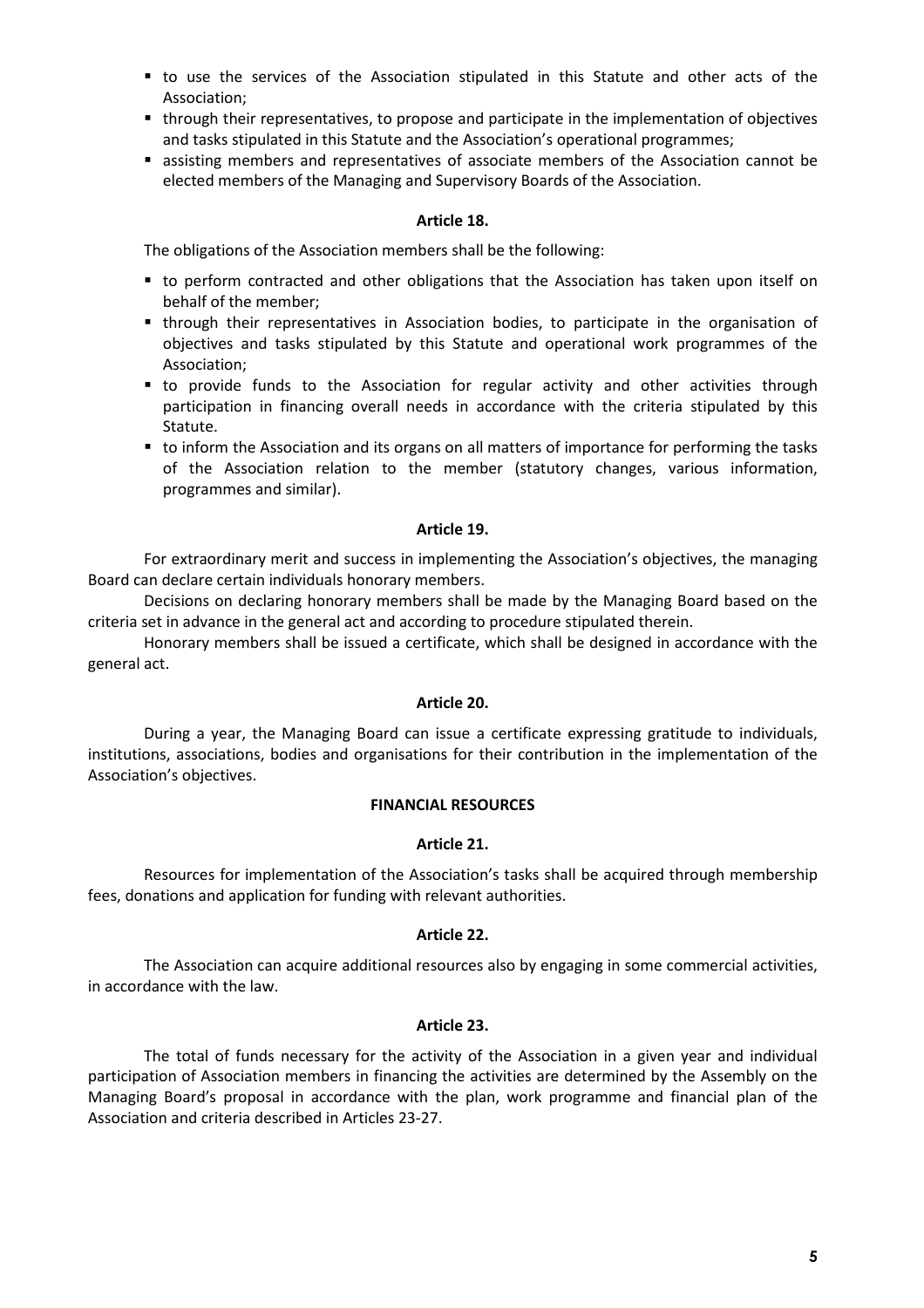## **MEMBERSHIP CONTRIBUTION**

## **Article 24.**

Criteria for the level of membership contribution to the Association are different for different membership categories.

The basic criterion for determining the level of membership contribution is the economic power of the member.

Membership contribution fees shall be determined on annual level.

# **Article 25.**

Membership contribution can be settled in two equal instalments, specifically:

- first instalment, by 31 March at the latest, and
- second instalment, by 30 September at the latest.

## **Article 26.**

The criteria for membership contribution for **regular members** shall be the following:

- Regular members as mentioned in Article 12. point  $1. -0.005\%$  of the Town budget if the Town does include municipalities. If the town includes a number of formed or planned municipalities, the criterion for membership contribution shall be 0.015% of the total budget revenue, divided by the number of formed or planned municipalities.
- Regular members mentioned in Article 12, point  $2. -0.015\%$  of the municipal budget.
- Local self-government unit (municipality) where the Association is located 0.02% of the municipal budget.
- Regular members mentioned in Article 12, points 3. and  $4. -0.02\%$  of total revenue.
- Regular members mentioned in Article 12, point 5 30% of tuition fee for paying students.
- Regular members mentioned in Article 12, point  $6 -$  shall be exempt for paying the membership fee.

## **Article 27.**

 Criteria for membership contribution of **associate members** shall be: Associate members mentioned in Article 13, point 1. -

- a. non-profit associations shall be exempt from paying fees to the Association;
- b. profit-making associations shall pay membership to the Association in the amount of 1 average gross salary from non-commercial activity in the Republic of Serbia.

Associate members mentioned in Article 12, point 2. and point 3. – 0.015% of total income.

## **Article 28.**

 Assisting members mentioned in Article 14. shall be exempt from payment of fees to the Association.

## **ASSOCIATION BODIES**

## **Article 29.**

The Association Bodies shall be:

- 1. ASSEMBLY
- 2. MANAGING BOARD
- 3. PRESIDENT OF THE ASSEMBLY
- 4. PRESIDENT OF THE ASSOCIATION
- 5. SUPERVISORY BOARD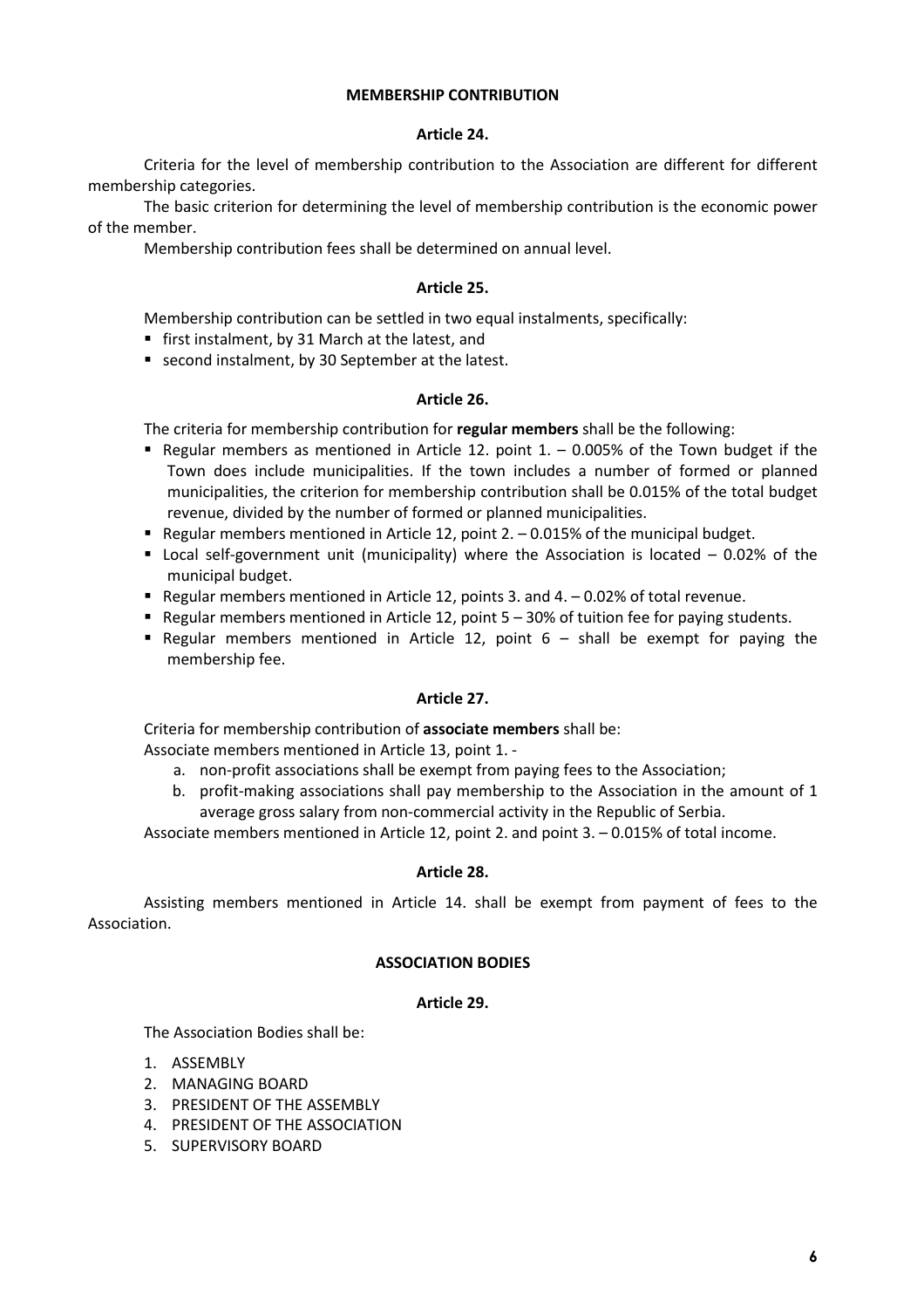# **1. ASSEMBLY**

### **Article 30.**

The Association Assembly is the highest body of the Association (hereinafter referred to as: the Assembly).

The Assembly is constituted of all Association members.

Each member of the Association can be represented by one voice in the Assembly.

The mandate of the Assembly members shall be four years.

 A member shall write the name, family name and contact information of his/her representative in the Assembly on the membership entry form.

A member can decide to change their representative in the Assembly.

A member shall be obliged to inform the Technical Division of the Association about the change of their representative in the Assembly.

## **Article 31.**

The Assembly shall meet regularly at least once a year.

The Assembly can meet more often when necessary.

The Assembly meeting is called by the Assembly President. If he/she does not do so within 30 days, and there are justifiable reasons for this, the Assembly meeting can be called by the Association President on the proposal of the Managing Board, 1/3 of the Assembly members or on own initiative.

#### **Article 32.**

The Assembly shall make decisions by majority of votes of members present.

 The Assembly shall make decisions if there are more than one-half of the representatives of the members present, and the decisions shall be valid if more than one-half of the people attending vote.

 If the Assembly does not have a quorum, the President of the Assembly shall call for a repeated Assembly meeting.

 Decisions at the repeated meeting shall be valid by majority vote, regardless of the number of the present members.

#### **Article 33.**

The vote in the Assembly shall be public.

The Assembly shall elect the Assembly President from among members' representatives.

 The Assembly President shall chair the meeting and sign decisions and other acts adopted by the Assembly.

#### **Article 34.**

The Assembly shall have the following rights and obligations:

- 1. adopt the Association Statute and amendments therein;
- 2. adopt the Rules of Procedure;
- 3. adopt the annual work plan and programme for the Association, on the proposal of the Managing Board;
- 4. adopt the Association's financial plan;
- 5. adopt the Association's performance report;
- 6. adopt the Association's annual financial report, as well as other reports submitted by the Managing and Supervisory Boards;
- 7. determine the criteria for the level of membership contribution for members;
- 8. elect and dismiss the Chair, two Vice-Chairs and members of the Managing Board;
- 9. elect and dismiss the Chair and members of the Supervisory Board;
- 10. make decisions on joining federations of organisations, other forms of association and on joining international organisations.
- 11. decide on the changes to the Association status and termination of operations;
- 12. perform other rights and obligations stipulated by law, this Statute and Association acts.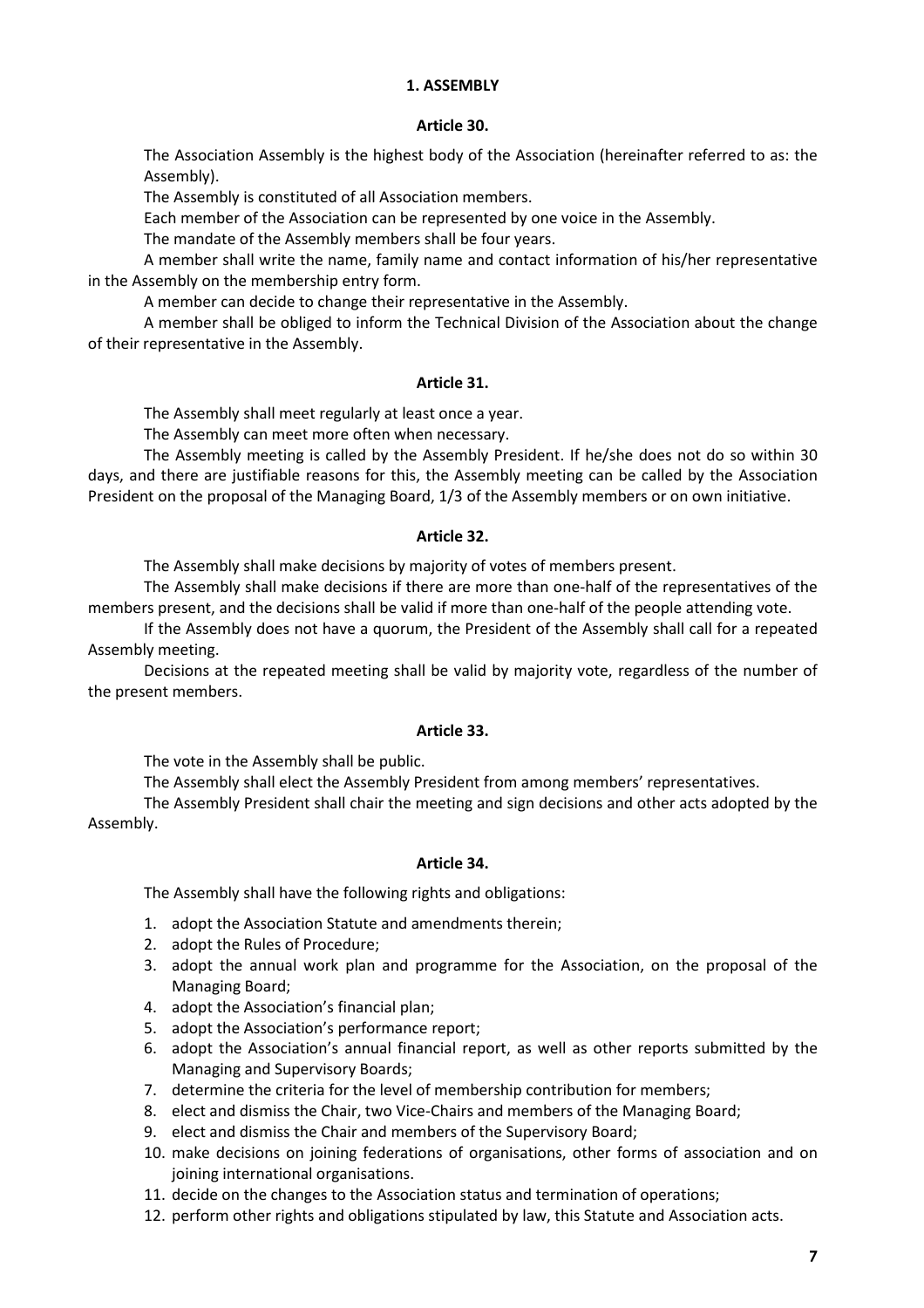# **Article 35.**

The Assembly meeting shall be held alternately in one of the spas and climate places.

# **Article 36.**

The Assembly, in performing the rights and duties thereof, shall make decisions, conclusions, guidelines and general acts.

# **2. MANAGING BOARD**

# **Article 37.**

The Managing Board is the body of the Association, that shall, in between two Assembly meetings, independently perform certain operations to implement the work plan and programme of the Association, making special decisions in accordance with the provisions of the Statute.

## **Article 38.**

The Managing Board shall have a Chair, first and second Vice-Chair.

The Chair of the Managing Board shall also be the President of the Association.

The Managing Board shall have 11 (eleven) members.

The mandate of the members of the Managing Board shall be of same duration as the mandate of the Assembly representatives.

Should a Mayor or other official, member of the Managing or Supervisory Boards, be replaced, the mandate shall automatically be transferred to the person replacing the Mayor or official replaced.

## **Article 39.**

The Managing Board shall have the following rights and duties:

- 1. Determine draft work plan and programme and financial plan of the Association for each year and submit it to the Assembly for adoption.
- 2. Determine the annual performance report and annual financial statement of the Association and submit it to the Assembly for adoption.
- 3. Determine the proposal for the constitution of the new Managing and Supervisory Boards, the proposal for the Managing Board Chair and submit it to the Assembly for adoption.
- 4. Decide on procurement and disposal of the Association's fixed assets.
- 5. Make decisions on using the Association's funds, based on the adopted financial plan.
- 6. Determine the criteria for acquiring funds for Association staff salaries and make decisions on the level of funding for salaries.
- 7. Determine the organisation and systematisation of jobs in the Association and acts that regulate employment relations.
- 8. Adopt general acts on the organisation and systematisation of jobs in the Association, acts regulating employment relations and other general acts.
- 9. Make decisions on publishing and printing magazines, papers and other publications.
- 10. Make decisions on appointing President and members of standing and ad-hoc committees.
- 11. Discuss conclusions of the committees.
- 12. Appoint the Association Secretary.
- 13. Appoint Editors-in-Chief for the Association's publications.
- 14. Appoint its representatives on editorial boards and other bodies of the Association's publications.
- 15. Make decisions on awards and prizes.
- 16. Adopt the Rules of Procedure.
- 17. Determine proposed decisions on joining federations of organisations, other forms of association and joining international organisation and submit them to the Assembly for adoption.
- 18. Perform other operations stipulated by law and this Statute.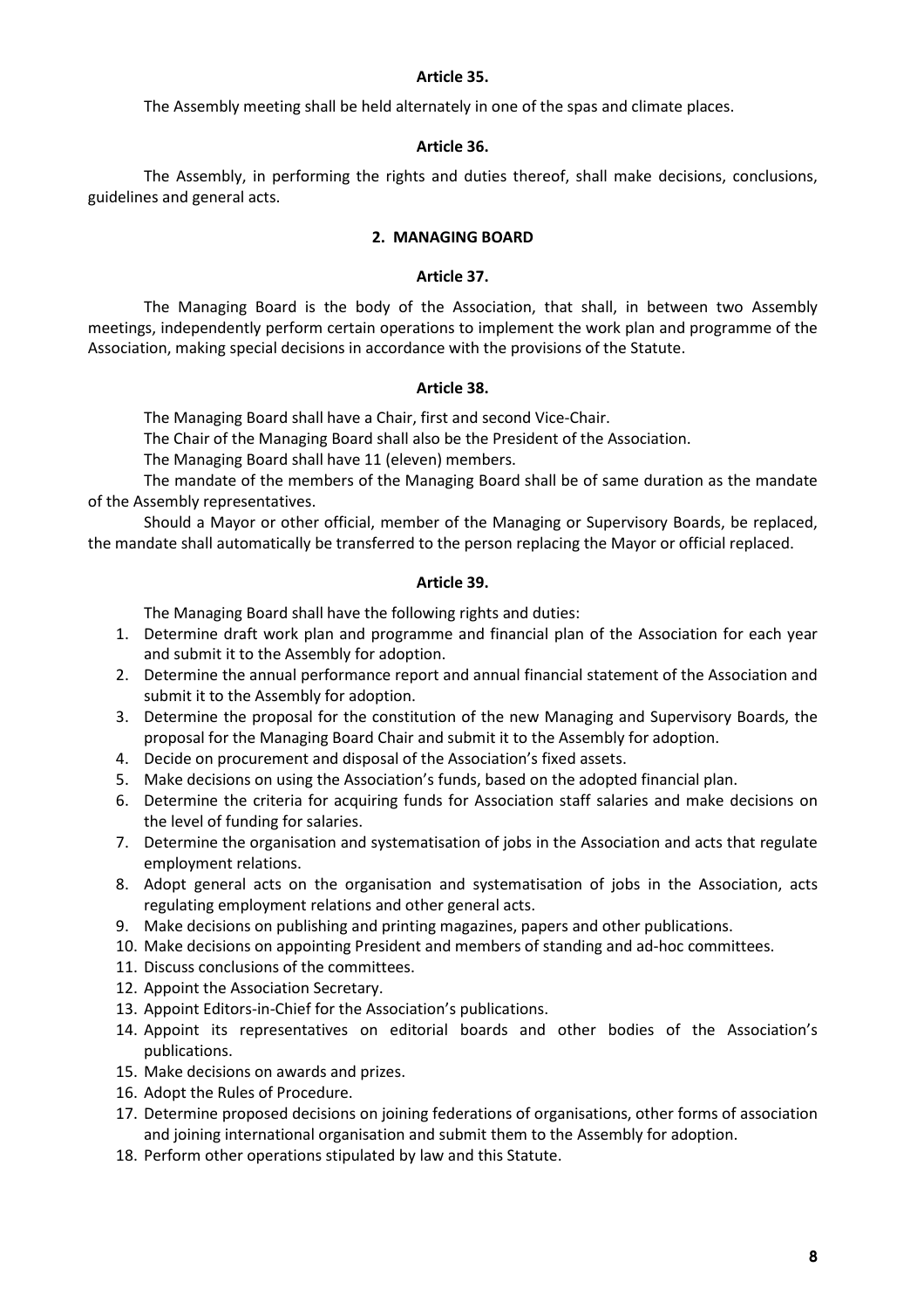## **Article 40.**

 The meeting of the Managing Board is called for by the Association President on his/her initiative or on written request from one-third of the members of the Managing Board.

 The written request to call for the Managing Board meeting, with rationale, shall be submitted to the Technical Division of the Association, which shall give the Association President written and verbal notice about the receipt thereof within three days.

 The written request mentioned in paragraph 2. to this Article that does not contain rationale for calling a Managing Board meeting shall not be discussed by the Association's Technical Division.

# **Article 41.**

 The presence of the majority of the total number of members of the Managing Board is necessary to hold the meeting of the Managing Board.

 The Managing Board shall make decisions by majority vote of the total number of members present.

The Managing Board meeting shall be chaired by the Association President.

In case that the Association President is unavailable, the Managing Board meeting shall be chaired by the First Vice-President of the Association, who can authorise the Second Vice-President to chair the meeting of the Managing Board.

## **Article 42.**

 The work of the Managing Board shall be more closely defined by the Managing Board Rules of Procedure.

# **3. ASSOCIATION PRESIDENT**

## **Article 43.**

 The President of the Association shall execute the decisions of the Assembly and the Managing Board, sign decisions made by the Managing Board and represent the Association before third parties.

## **Article 44.**

The duty of the Association President shall be honorary.

# **4. SUPERVISORY BOARD**

## **Article 45.**

The Supervisory Board of the Association shall have 5 (five) members.

The Supervisory Board shall be accountable to the Assembly.

 The Mandate of the Supervisory Board Chair and members shall be of same duration as the mandate of the Managing Board members.

## **Article 46.**

 The Supervisory Board shall perform internal control of the legality of work and operations of the Association, in particular:

- 1. compliance with laws and other regulations;
- 2. compliance with the Statute and other general acts;
- 3. implementation of the Managing Board's decisions;
- 4. the Association's material and financial operations;
- 5. adequate and timely address of warnings, orders, findings and other acts by inspection and other bodies.

The Supervisory Board shall also perform other operations stipulated by law, other regulations, this Statute and decisions of the Managing Board.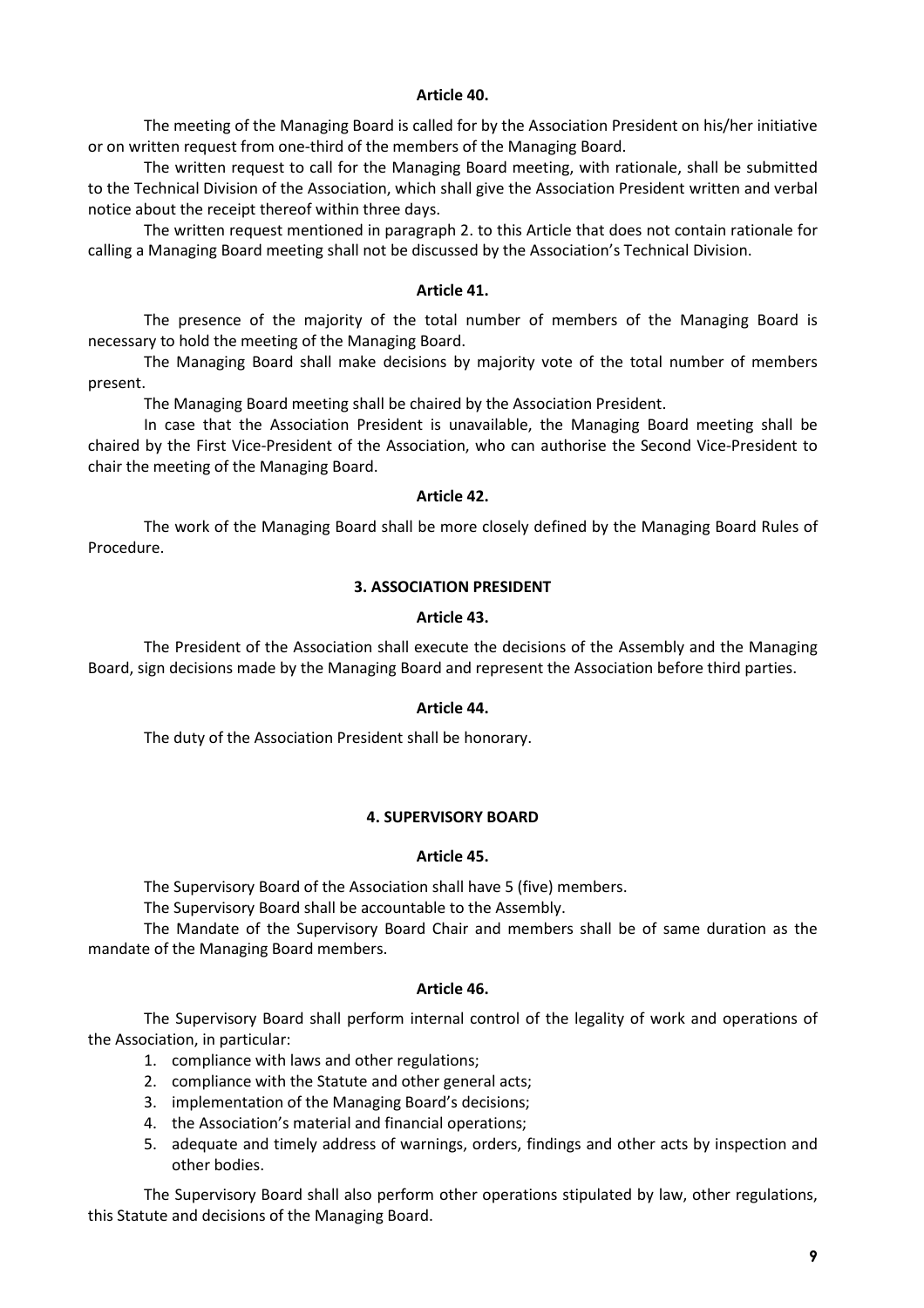## **Article 47.**

 The Supervisory Board shall submit Reports to the Assembly on their performance at least once a year.

#### **Article 48.**

 The Supervisory Board meeting shall be called and managed by the Supervisory Board Chair. The mandate of the Supervisory Board Chair shall be the same as the mandates of Managing Board members.

### **Article 49.**

Members of the Supervisory Board cannot be members of the Managing Board.

#### **COMMITTEES**

#### **Article 50.**

 Committees shall be the form of organised professional activity of Association members and task forces thereof for direct implementation of the Association's objectives and tasks.

#### **Article 51.**

The Committees can be organised as standing or ad hoc.

 Standing Committees shall be organised for the implementation of activities that constitute regular content of the Association's operations.

 Ad hoc Committees shall be organised to implement specific objectives and tasks set out in work plans and programmes of the Association that require time-limited activities, if a standing committee has not been formed for the purpose.

Committees shall organise their activities in meetings.

#### **Article 52.**

Committee meeting is called by the President of the Committee.

The Committee shall adopt conclusions, proposals and initiatives at the meetings, which shall be submitted to the Managing Board.

#### **Article 53.**

A Standing Committee shall have 9 (nine) members.

The members of the Standing Committees shall be elected among Association members.

Up to 3 members who are not representatives of the Association members, but can contribute to successful work of the committee can be elected to sit on Standing Committees.

Members of Standing Committees that are not representatives of Association members cannot be elected President of the Committee.

#### **Article 54.**

Ad hoc Committees shall have at least 5 (five) members.

Members of the ad hoc committees shall be elected among Association members.

Members can be elected to sit on Ad hoc Committees who are not representatives of the Association members, taking care that the number of the Ad hoc Committee members who are not representatives of the Association shall not be higher than one-half of the total number of Ad hoc Committee members.

Ad hoc Committee shall be chaired by the Committee President dealing with the issues which were the cause for forming the Ad hoc Committee.

## **Article 55.**

The Standing Committees of the Association shall be: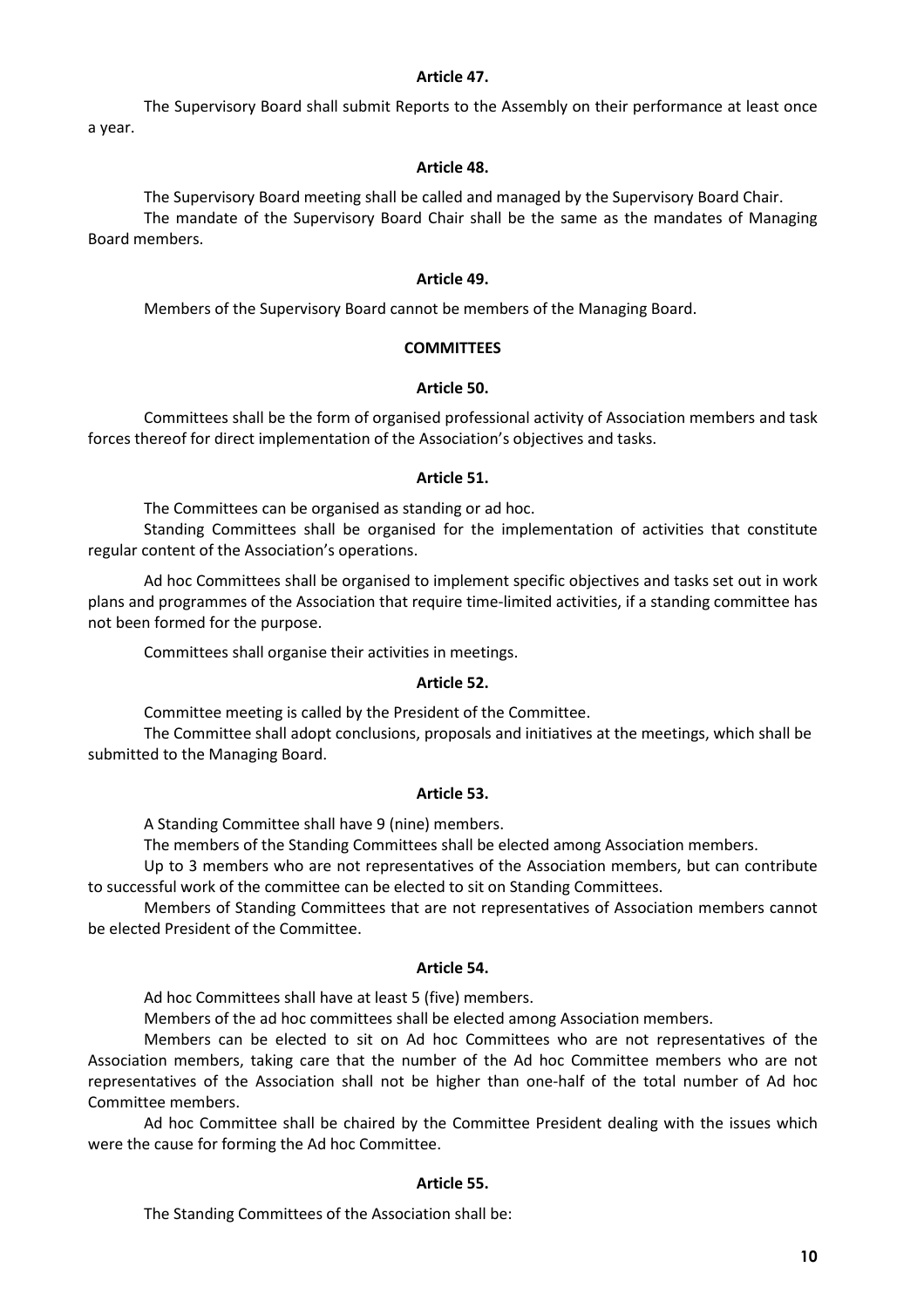- 1. Committee for medical issues
- 2. Committee for economic and legal issues
- 3. Committee for technical issues
- 4. Committee for marketing
- 5. Committee for education

# **Article 56.**

# **Committee for medical issues** shall deal with:

- **Example 1** issues regarding conditions for treatment of patients in spas and climate places;
- **Exercise regarding scientific research related to contemporary methods in the application of** natural medicinal factors;
- defining standards in wellness and spa centres;
- organising scientific events related to natural medicinal factors;
- editing professional medicinal journals issued by the Association;
- cooperation with medical committees and associations in the country and abroad;
- medical tourism development:
- and other issues in this area.

# **Article 57.**

**Committee for economic and legal issues** shall deal with economic, financial and legal issues in spas and climate places as a whole and the individual members.

# **Article 58.**

# **Committee for technical issues** shall deal with:

- urban planning issues construction and development (spatial planning) in spas and climate places;
- **EXTER** issues regarding catchment of mineral springs;
- **n** more versatile use of mineral waters and other remedies;
- environmental protection issues: and
- other issues in these areas.

# **Article 59.**

# **Committee for marketing** shall deal with:

- informing the market about the potentials of spas and climate places, as well as about the offers of other members;
- **P** promotion and improving sales for Association members;
- defining joint appearances at fairs, exhibitions, workshops for the members;
- promotional mix instruments, especially on the Internet and modern channels of communication, as well as other marketing instruments;
- coordination and commitment to joint and harmonised member policy related to tourist products and pricing policy; and
- other issues in this area.

# **Article 60.**

**Committee for education** shall organise educational events in the following areas:

- medical and non-medical treatments in spas and wellness centres;
- marketing in health tourism;
- management in healthcare;
- **nanagement of tourist destinations;**
- other areas in function of health tourism, improved quality of use of natural medicinal factor, geological research and similar.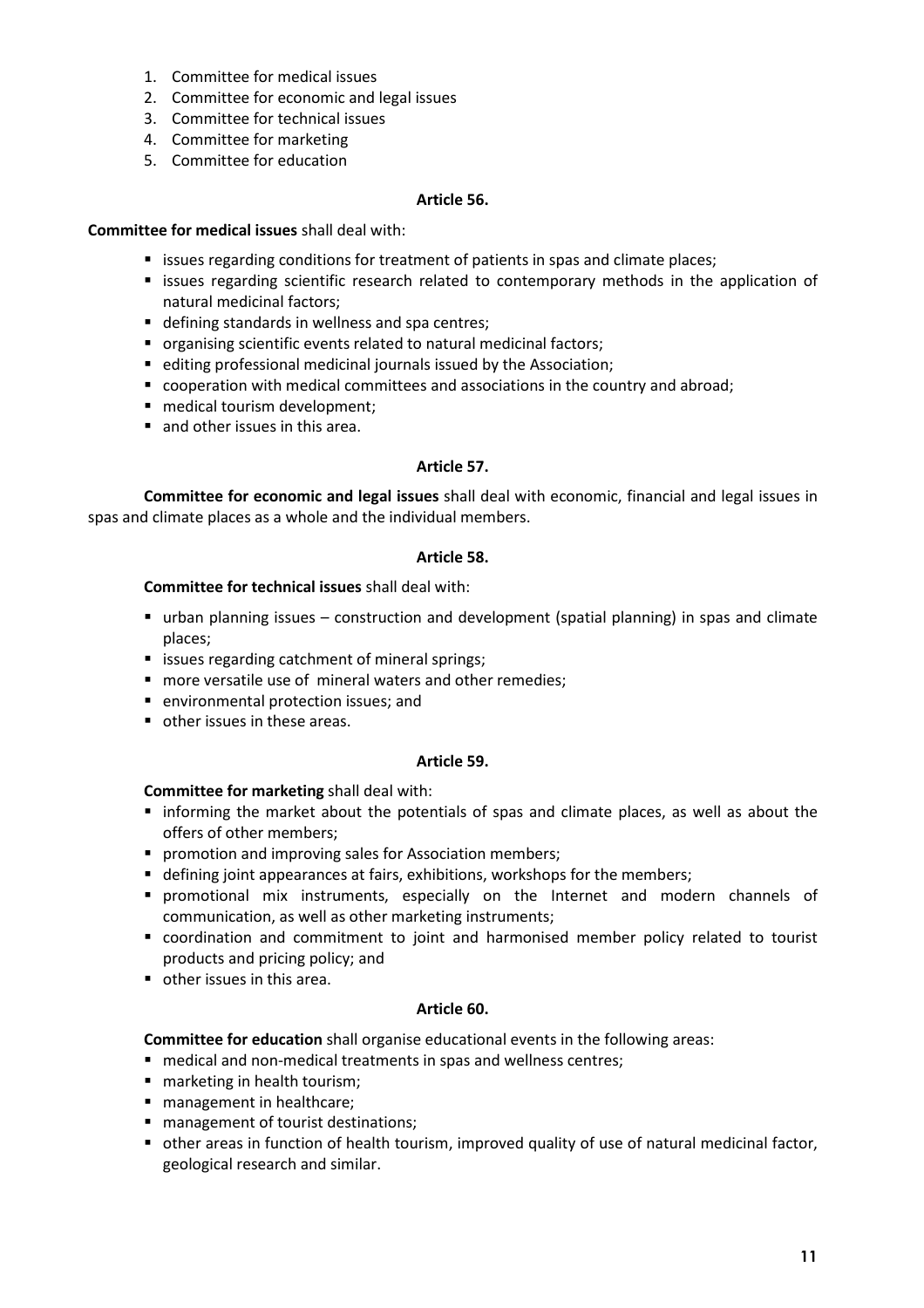### **Article 61.**

 The Managing Board can form other standing committees and determine their scope of work and content.

### **Article 62.**

 The Managing Board shall determine the manner and procedure of realising the functions and tasks of the Committee in a general act.

#### **Article 63.**

 The mandate of members in standing committees shall be of same duration as the mandate of the members of the Managing Board.

## **TRANSPARENCY AND INFORMATION SHARING**

#### **Article 64.**

The work of the Association shall be public.

 The transparency shall be ensured by providing conditions for all members of the Association to participate in the work of the Association and its bodies.

#### **Article 65.**

 The Association shall inform the members on the work and operations thereof at least once a year by submitting a written report.

## **Article 66.**

 The President and the Secretary of the Association shall be responsible for timely, complete and accurate information sharing with the members.

### **Technical Division**

#### **Article 67.**

 The Association shall have a Technical Division to perform commercial, services, technical and administrative affairs.

The Technical Division shall be accountable for the work thereof to the Managing Board.

1. Association Secretary General

### **Article 68.**

The Technical Division shall be managed by the Association Secretary General.

 The Association Secretary shall look after the correct implementation of regulations in the Association and shall be directly responsible for their implementation.

### **Article 69.**

 The Association Secretary General shall be appointed by the Managing Board, after a recruitment procedure, on the proposal of the recruitment panel appointed to this end by the Managing Board.

 The Secretary General of the Association shall be someone with university or college degree with at least three years of previous working experience.

## **Article 70.**

 The Association Secretary General shall issue instructions for the execution of the Association's financial plan, represent the Association in legal transactions with third parties, as well as with government, judiciary and other bodies and shall organise the work of the Technical Division.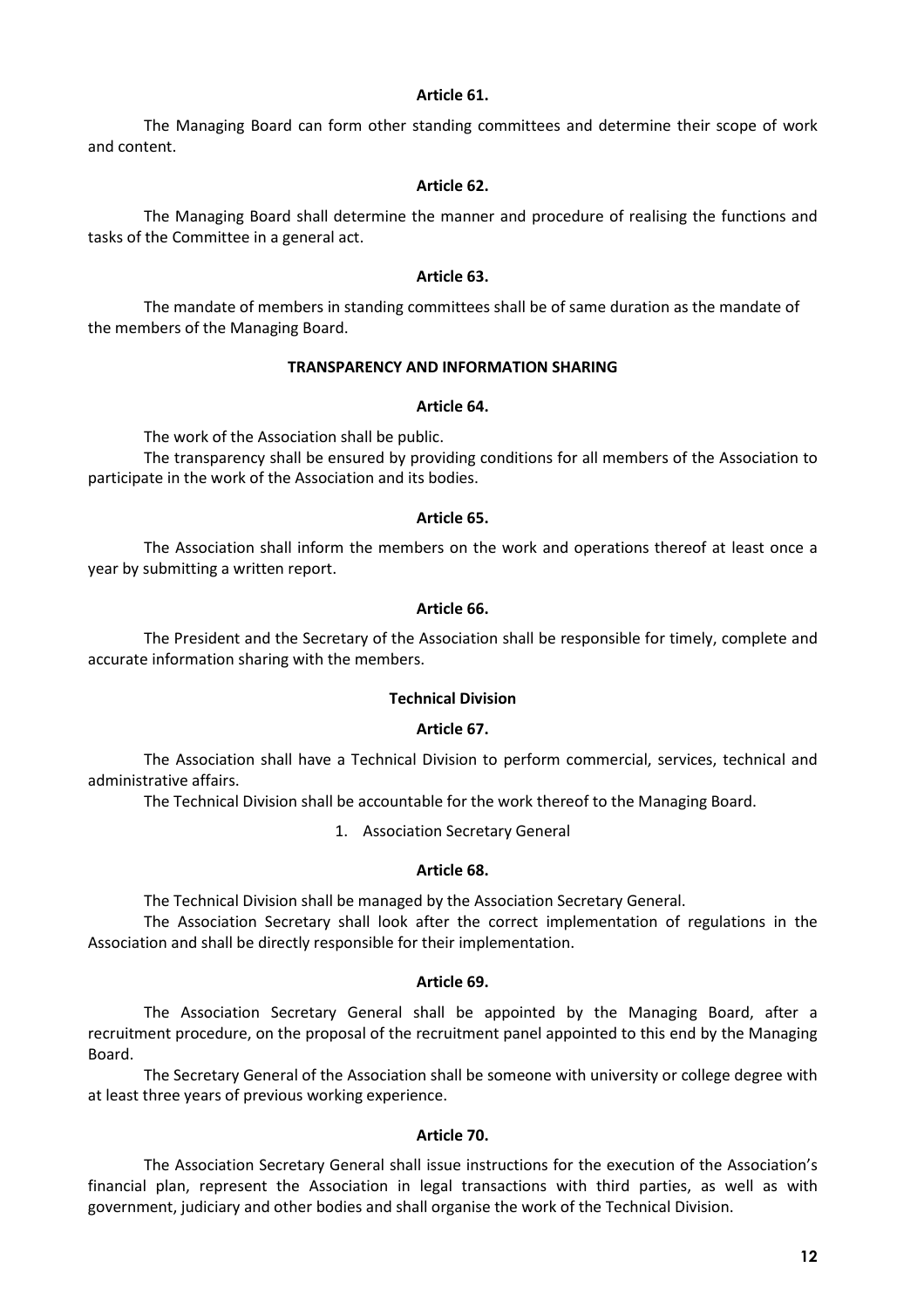## **Article 71.**

 If the Association Secretary General determines the general or specific act adopted by the Association's bodies to be contrary to the law, he/she shall warn the relevant body of the Association.

## **Article 72.**

 The Association Secretary General shall be responsible for the implementation of the Association's acts, and obliged to submit reports on the work of the Technical Division to the Managing Board, and the Managing Board shall submit it on to the Assembly.

## **2. Technical Division Relations**

#### **Article 73.**

 The act on Technical Division organisation and job systematisation adopted by the Managing Board shall determine job posts and necessary requirements that the candidates need to fulfil to be able to perform the work in question.

#### **Article 74.**

Technical Division staff shall report directly to the Association Secretary General.

#### **Article 75.**

 Special Rules and Regulations shall determine the allocation of funds for Technical Division staff salaries, as well as the process of their harmonisation with other staff categories.

### **PROCEDURE FOR ADOPTING THE STATUTE AND OTHER ACTS**

#### **Article 76.**

 The initiative to adopt, amend and draft the revised draft of the Statute shall come from the Managing Board.

 Based on the material prepared by the Technical Division (Committee, Task Force), the Managing Board shall determine the proposal – draft and submit it to Association members.

Association members shall have 30 days to comment on the draft.

 If the Association members do not comment on the draft within 30 days of the day of submitting the draft of the new Statute, it will be considered approved.

 In case of comments, the Committee or Task Force shall discuss them, accept or reject them, and submit the revised text to the Assembly.

The Assembly shall vote on the draft.

 The new Statute or statutory decision on amendments shall be deemed adopted if the majority of the present representatives of Association members vote in its favour.

## **Article 77.**

The procedure for the adoption of general acts shall be initiated by the Managing Board.

 The initiative can in this regard come from any member to the Managing Board. The initiative shall be submitted to the Managing Board in writing with rationale.

 The material shall be prepared by the relevant committee with competence in the area that is the subject of regulation.

Experts outside the committee can be engaged in the preparation of the material.

## **Article 78.**

 Statute and other general acts shall enter into force on the day following their adoption, if not stipulated differently by the law.